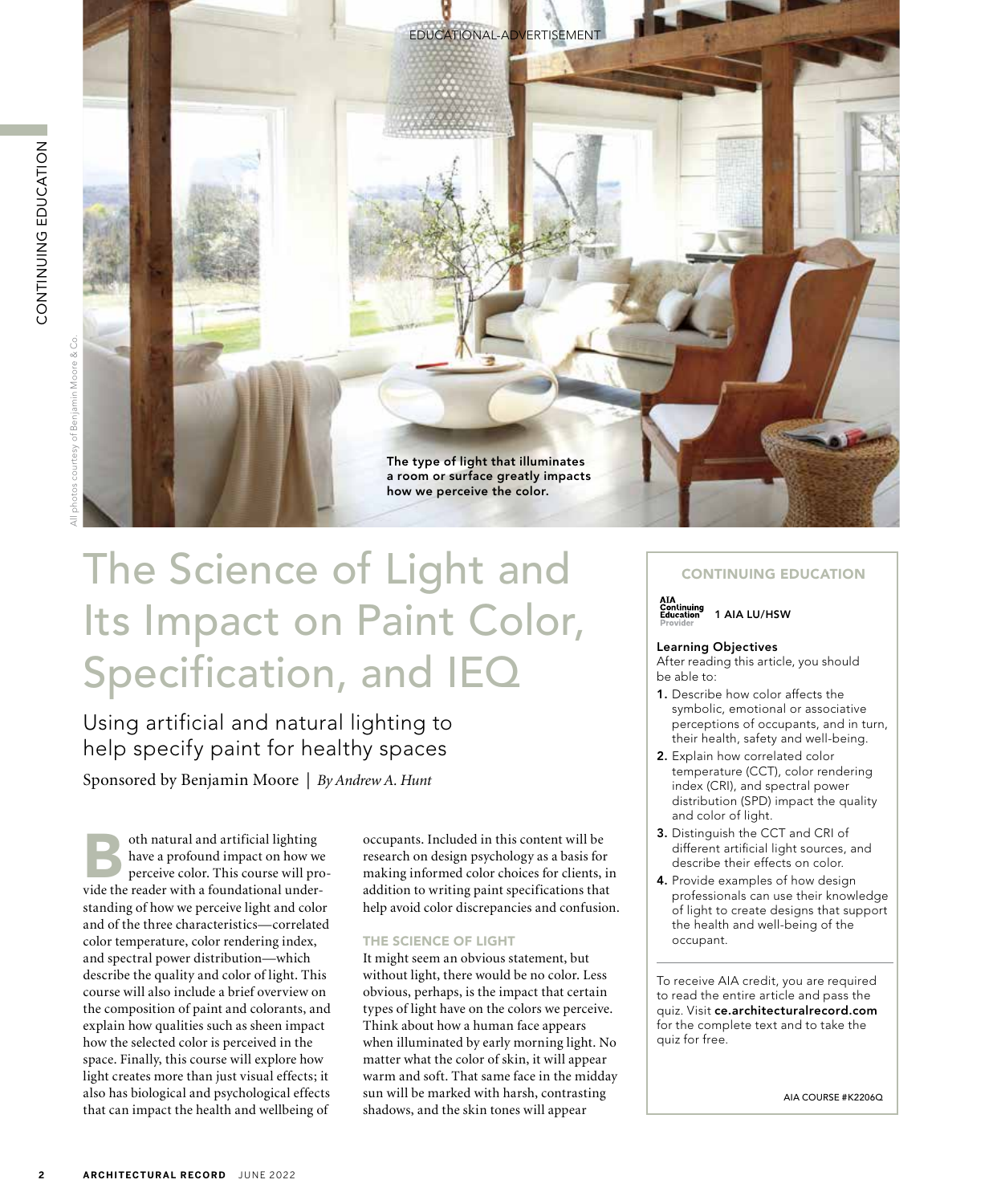"cooler." Now imagine how that same face appears when bathed in candlelight versus a conventional fluorescent fixture. While candlelight is kind to most of us, under the fluorescent fixture, human skin often takes on a sallow, greenish cast.

The colors we perceive are determined in part by the quality and quantity of the light that illuminates them, whether natural, artificial, or a combination of both.

For millennia, humans relied solely on the sun or firelight. Today, of course, artificial lighting illuminates our world, day and night. We lived with the incandescent, or Edison bulb, for over 100 years. Today, several types of artificial lighting systems, each with its unique characteristics and impacts on color, illuminate our buildings. Light-emitting diodes, or LEDs, are quickly replacing other types of lighting in both new and existing buildings.

Because light has such a profound impact on color perception, design professionals should have a foundational understanding of how lighting choices will impact paint color and finish selections. To do so, we must first look at the nature of light itself.

The Electromagnetic Spectrum Light is composed of many wavelengths of energy. The full range of these frequencies is called the electromagnetic spectrum. Only a small portion of these wavelengths are visible to the eye. This narrow band is known as the visible light spectrum, and it includes all the colors of the rainbow.

The visible light spectrum includes wavelengths ranging from 780 nanometers down to 390 nanometers (nm). For comparison, UV light ranges from 10 to 400 nm, and X-rays are shorter still. Specific wavelengths correspond to specific colors. Reds have the longest wavelength and range from 650 to 700 nm. "Cooler" colors have shorter wavelengths. The violets have the shortest wavelengths of all and range from 390 to 430 nm.

Warmer, longer wavelengths are easier to see in dim light, while cooler colors tend to disappear. This concept is important to remember when we discuss the impact of light on paint color.

#### Two Ways of Making Colors with Light

When a beam of light is projected onto an object, the object will absorb some wavelengths while reflecting others. For instance, a red object absorbs all but the red





CONTINUING EDUCATION

CONTINUING EDUCATION

Additive mixing (left) involves the mixing of light where the resulting color will become lighter and eventually white. Subtractive mixing (right) involves the mixing of substances and results in a darkening of colors.

wavelengths. However, it's not always that simple. For example, an object may appear yellow if the object absorbs blue light but reflects green and red light, because when these wavelengths mix, they create yellow.

You can create different colors by mixing light in what are called the "primary wavelengths" of red, green, and blue. This is called additive color mixing.

Mixing red and green produces yellow, while mixing red and blue yields magenta, and mixing green and blue yields cyan. Mixing all three primaries creates white. Color televisions, computers, and other displays rely on additive color mixing to create the full range of colors.

Another way to create colors is through subtractive mixing. You likely recall the thrill of using tempera paints to make new colors—for instance, mixing blue and yellow to create green. This is subtractive color mixing. Most materials, including dyes, paints, colorants, and inks, rely on this process.

Most design professionals are familiar with the color wheel. Based on the primaries of red, yellow, and blue, this tool uses subtractive color mixing to create a plethora of secondary and tertiary colors. White and black can be added to create a nearly limitless number of tints and hues. The printing process, which relies on inks, uses slightly different primaries of cyan, magenta, and yellow, but this is still a subtractive process which relies on the mixing of substances, not on the mixing of light.

How the Eye (and Brain) See Whether color is created through additive or subtractive color mixing, the way we see and

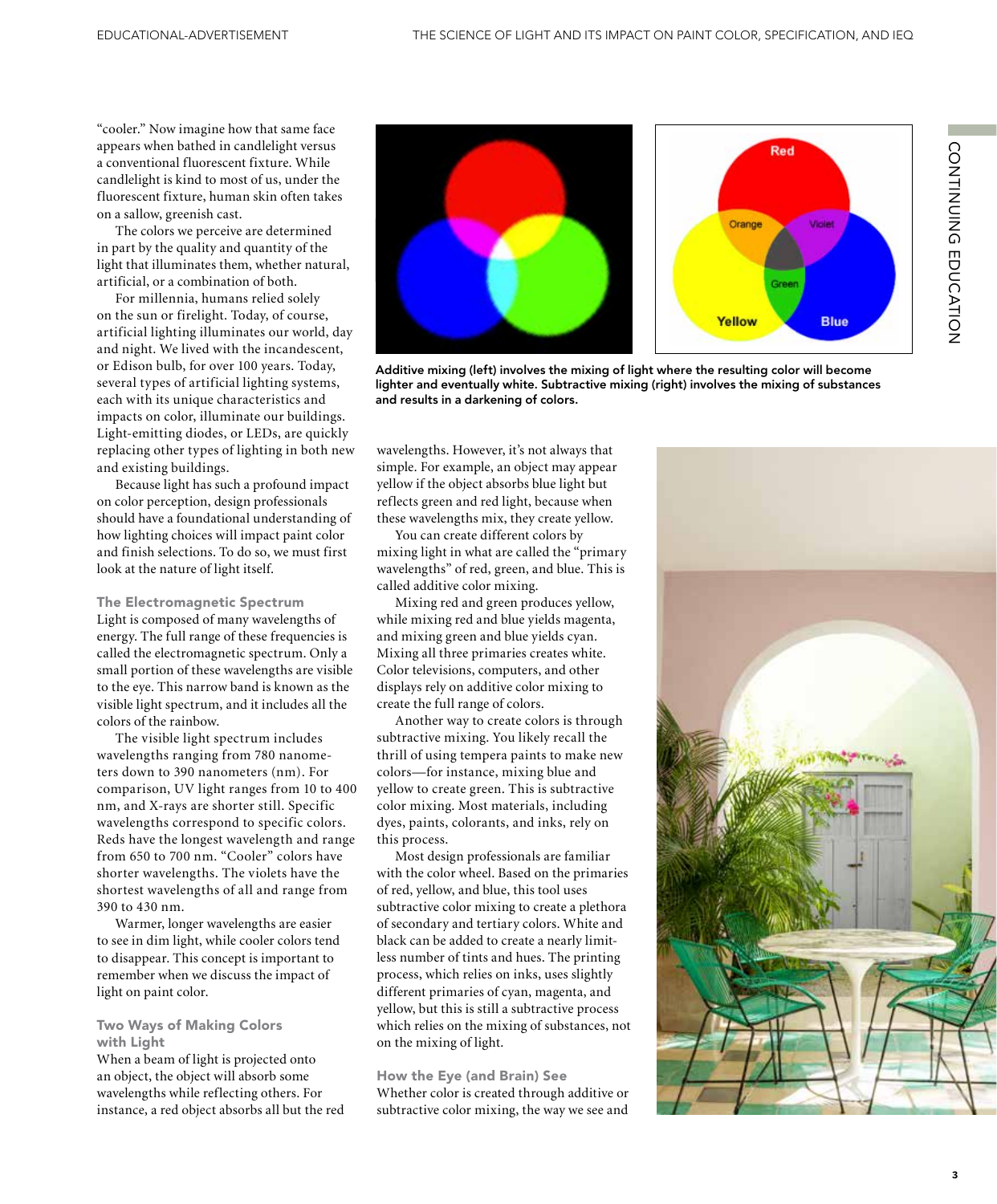

process color is the same. To better understand the relationship between color and light, let us first recall the basic biology of the human eye and how the brain interprets information received by it.

The eye works very much like a camera. A transparent cornea allows light to enter the eye, and the iris controls the amount of light entering through the pupil. The cornea and lens work together to focus the image



on the retina, which is located at the back of the eye.

The retina—comparable to the film, sticking with the camera analogy—is lined with light-sensitive receptors called rods and cones. These photoreceptors convert light into electrical signals, which are transmitted to the brain via the optic nerve. The visual cortex of the brain converts the image impulses into objects.

The human eye has far more rods than cones—about 125 million rods to 7 million cones. Each type of receptor plays a distinctive role in vision. (The retina actually contains a third type of receptor, which does not play a role in vision, but which is essential for regulating the body's circadian rhythms.)

Rods primarily perceive light and dark, and they are more sensitive to dim light than cones. Hence, rods are especially important for night vision. Rods are far more sensitive than cones, and better at detecting motion.

Cones detect colored light. The human eye contains three types of cones: red, green, and blue. Each is sensitive to a different range of wavelengths. Many cones are located in the fovea, a small pit in the back of the eye that helps us perceive sharpness and detail.

The color of the objects we see is largely due to the way the objects interact with light, and how that light is ultimately reflected or transmitted to our eyes. Using the example of the yellow object above, if an object transmits green and red wavelengths, the green and red cones are stimulated and we see the

object as yellow.

Describing Color Properties of Light Whether natural or artificial, different types of lighting possess unique characteristics that impact color. Most of these characteristics are determined by the specific wavelengths and intensities of light generated by the light source.

There are three concepts typically used to describe the color properties of light: Correlated Color Temperature (CCT); Color Rendering Index (CRI); and Spectral Power Distribution (SPD) graphs. CCT is used to describe the color of a white light source, while CRI helps predict how well a light source will render colors when compared to an ideal light source such as daylight. SPD graphs can help predict the CRI of a given light source.

Let's take a close look at each of these concepts.

Correlated Color Temperature (CCT) The Correlated Color Temperature (CCT) scale measures the color temperature of light. More technically, this scale describes the color changes that occur when a "blackbody radiator" is heated. A blackbody radiator is an ideal but hypothetical physical body that absorbs all electromagnetic radiation that strikes it.

A real-world example can help us better understand this concept. Think of the color changes metal undergoes when it is heated. It first glows red, then orange and yellow. As the temperature rises, the color shifts to "white hot" and finally, to blue.

Correlated Color Temperature, sometimes just called color temperature, describes these changes by correlating a given color whether red or white-hot-to its temperature as measured on the Kelvin scale.

The Kelvin scale starts with absolute zero, or minus 273 degrees Celsius. The CCT of a candle is about 1850 K, while the CCT of light on an overcast day is 6500 K. Most artificial lighting ranges between 2500 and 5000 K.

The higher the temperature, the bluer or "cooler" the light; conversely, the lower the temperature, the "warmer" the light. Note that warmth and coolness are subjective terms which describe how we experience light. This can be confusing, as warmer light has a lower CCT than cooler light!

Light Throughout the Day and Throughout the Seasons Because daylight is made up of sunlight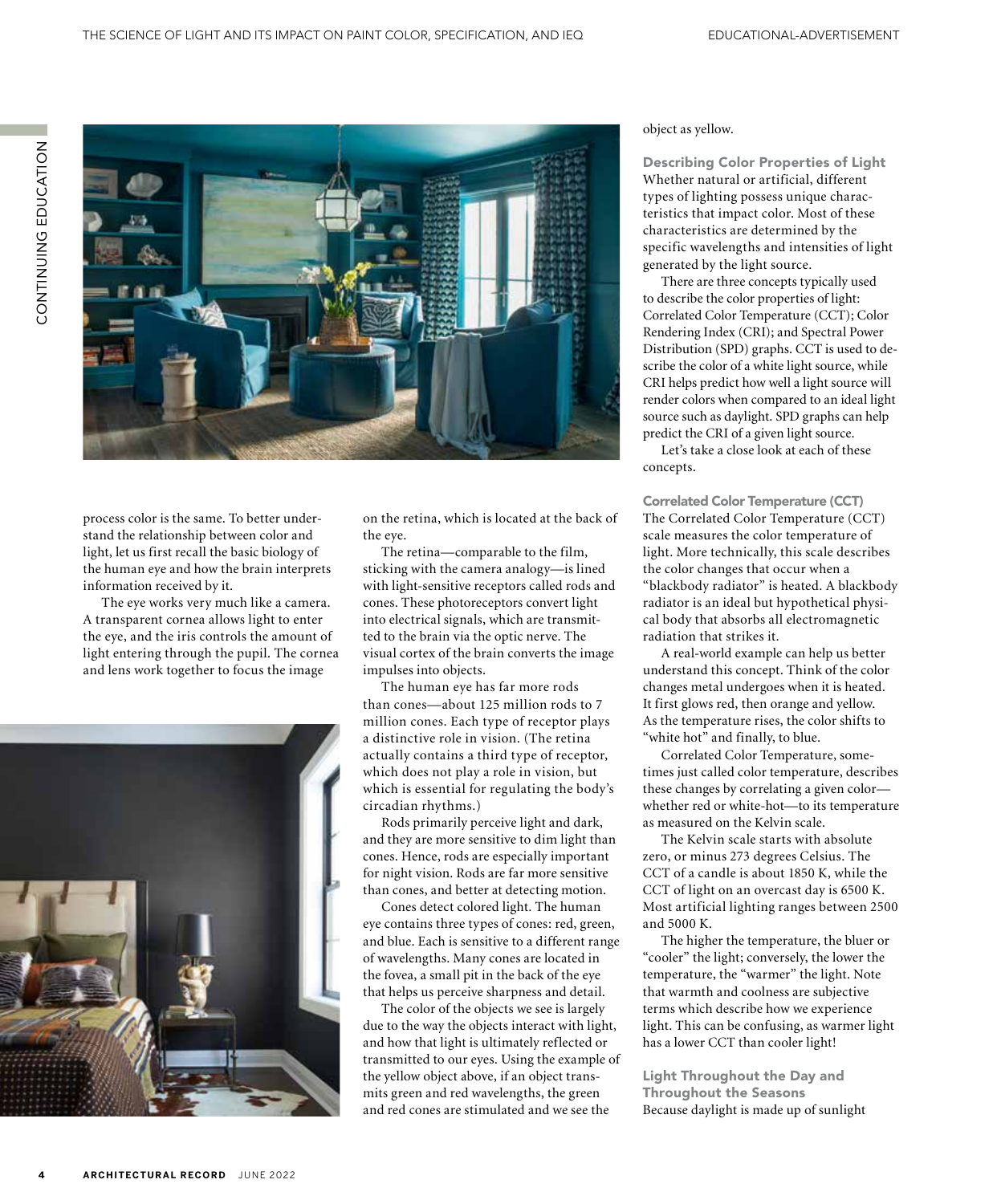## HOW CRI IS DETERMINED

In general terms, the color rendering index measures a light source's ability to render colors naturally when compared to a daylight or incandescent light.

CRI is derived from visual experiments. First, the color temperature of the light source is determined. Next, eight standard color samples are illuminated—first, by the light source being evaluated, then by a black body matched to the same color temperature.

The light source earns a CRI rating of 100 if no changes in color appearance are detected for any of the eight samples. Any changes in color appearance lower the rating. Any CRI rating of 80 or above is normally considered high and indicates that the source has good color properties. However, keep in mind that CRI represents the average of all eight samples. A given light source may render most colors exceptionally well, but one poorly, and still have a high CRI.

In addition, the Illuminating Engineering Society (IES) has developed a new system for evaluating light source color rendition. Standard IES TM-30-15 includes several related metrics that together can be used to effectively evaluate and communicate a light source's color rendering properties. These include Fidelity Index, which measures the closeness to reference, and Gamut Index, which measures the increase or decrease in Chroma. Chroma is the quality of the color's purity, intensity, or saturation.

According to the U.S. Department of Energy, TM-30-15 has the potential "to provide specifiers with better tools to choose the appropriate light source for an application as well as the ability to evaluate tradeoffs between efficacy (efficiency) and color rendering." However, industry adoption from the standard CRI to TM30-15 will take time.

that is filtered through the atmosphere, the color and intensity of daylight can change significantly throughout the day, impacting how we perceive color.

Think of the "golden light" of early morning and late afternoon in contrast to the bright white light of high noon. Morning and evening light ranges between 2000 and 3000 K, while daylight ranges from 5500 to 10,000K. For comparison, a "soft white" incandescent bulb measures 2700 K.

Clouds can also affect the quantity and quality of light that reaches our eyes. Light changes seasonally, too, as the sun's path changes. This has important implications when selecting colors for rooms with different orientations, or for projects located in the higher latitudes. Such projects will see more dramatic changes in the quantity and quality of light as the seasons change.

#### Color Rendering Index (CRI)

Another important metric used when evaluating light sources is the Color Rendering Index, or CRI. This standard measures the ability of an artificial white light source to render color accurately. CRI is measured on a scale of 0 to 100. The nearer to 100, the better the light source is at rendering colors accurately. A CRI above 80 is adequate for most interior spaces. Lower CRI values indicate

that some colors may appear unnatural when illuminated by the lamp.

Correlated color temperature and CRI are two distinct measurements. Two light sources can have an identical color temperature but a different CRI, with important implications for how the light source will impact paint and other colors.

Remember, the CCT rating tells us about the color of white light emitted by the bulb. The CRI rating tells us how well that same bulb renders color. To understand the difference between CCT and CRI, think about a soft white incandescent bulb with its CCT of 2700 K. This bulb has a perfect CRI rating of 100—in fact, most incandescents have high CRI ratings of 95 or more. An LED lamp with the same CCT of 2700 K may have a much lower CRI of around 80.

To understand why, let's consider the Spectral Power Distribution of a given light source. A Spectral Power Distribution graph shows the power (strength) of each wavelength of light across the visible spectrum produced by a particular light source. This characteristic is important in determining how a light source renders color.

In general, broad-spectrum lighting—lighting that contains a more or less uniform quantity of all wavelengths—will provide the most uniform rendition of

all colors. Daylight is considered an ideal light source because it is relatively balanced across the visible spectrum. Narrow spectrum lighting will make certain colors look monochromatic or less colorful. The higher the light source's CRI, the more of the spectrum it will illuminate.

Compared to other artificial light sources, incandescent lamps energize a broad range of wavelengths. Let's go back to our soft white incandescent bulb with its perfect CRI of 100. This bulb produces much more energy at the red end of the spectrum, resulting in the warm light that so many people find appealing. (On the other hand, these lamps produce very little radiant energy in the short wavelength end of the spectrum; consequently, they do not render blues very well.) Our warm white LED, with its CCT of 2700 K and CRI of 80, produces energy in the middle of the visible spectrum. Whites are crisp and colors vivid, but they don't render reds very well.

#### Limitations of CCT and CRI

Color temperature and CRI provide some helpful information, but they are not perfect. Color temperature, for instance, fails to tell us anything about how a given light source renders colors. As we saw in the example above, two light sources with the same color temperature can have significantly different CRI ratings, with important implications for how paint and other colors will appear when illuminated.

Another challenge is comparing light sources with different color temperatures but similar CRIs. In general, a light source with a high CRI will render colors well, but this figure is based on an average and does not



This image vividly illustrates how CRI impacts color rendering.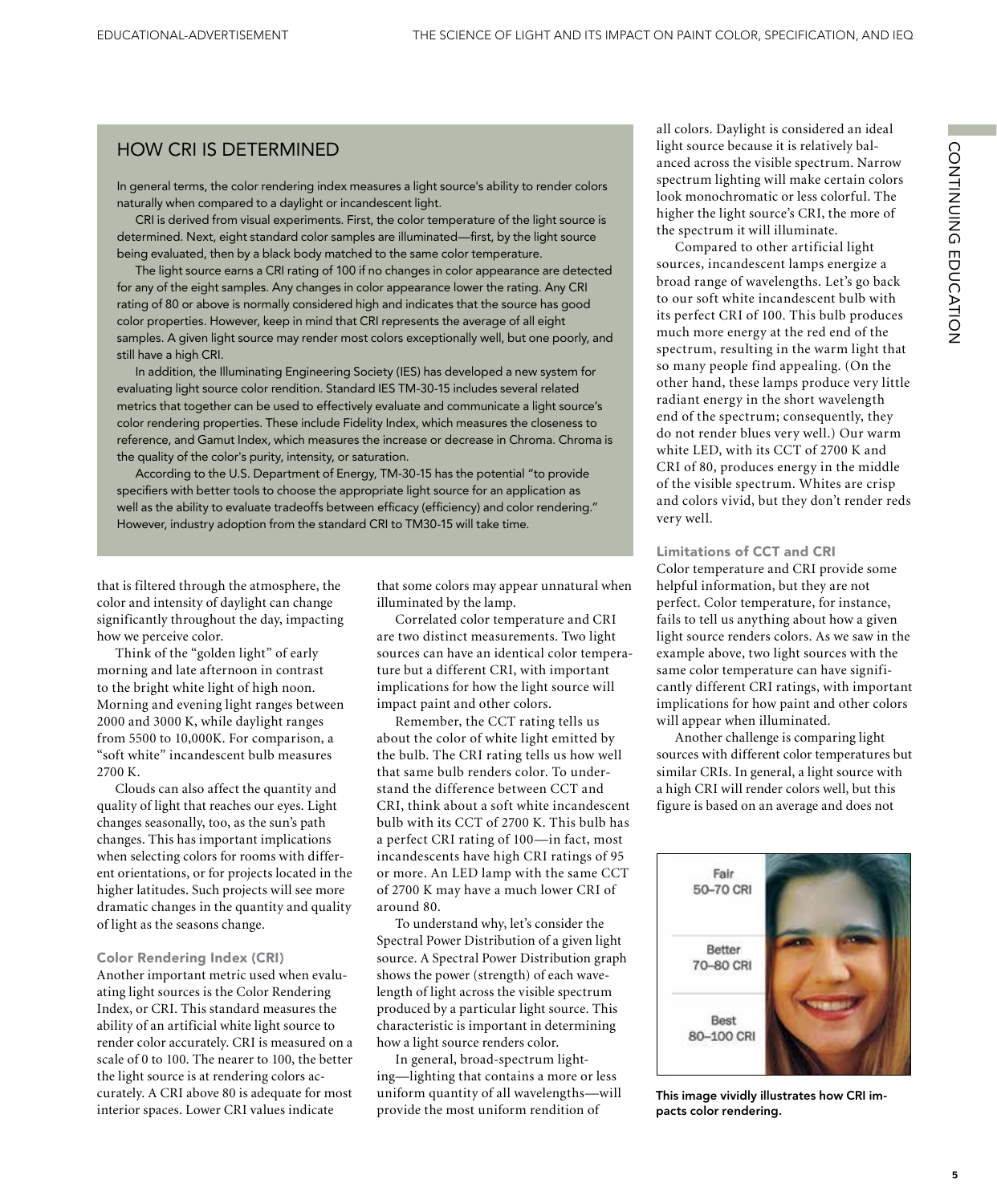

## LED TECHNOLOGY

First introduced in the 1960s, light-emitting diodes, or LEDs, use solid state technology (SST) to emit light. For these lamps, a semiconductor chip is embedded in plastic. When voltage energizes the chip, the movement of electrons generates visible light. Different semiconductors release different wavelengths of light, and this determines the color of the light produced. Diffusers and other elements can be used to focus or scatter the light. LEDs run on direct current and usually include a built-in transformer in the power supply.

Unlike other light sources, LEDs don't emit heat as infrared radiation. All of the heat is internal, but it must be removed by conduction in order to maintain light output, life, and color. Thus, all LEDs include a heat sink, which is a key component in a high-quality LED.

LEDs only produce light of a certain wavelength, or color. There is no such thing as a "white" LED; instead, the light from LEDs is mixed or manipulated to produce white using two main methods.

In the phosphor method, blue diodes are coated with a yellow phosphor. When the photons emitted by the diode travel through the phosphor layer, they either pass through or are converted into photons of a different wavelength. This combination creates light that appears white. The color temperature is determined by the dominant wavelength of the blue LED and the composition and thickness of the phosphor layer. Yellow phosphor LEDs tend to create bluish-white light and have CRIs in the range of 75.

Researchers have been developing new phosphors that enable warmer white light, and some LEDs include two or more types of phosphors to better represent the spectrum of visible wavelengths. In particular, red phosphors help fill out the red wavelengths, as singlephosphor LEDs are usually deficient in these tones. LEDs created through the phosphor method are very efficient and are capable of CRIs of 80 or more, although red phosphors lose some energy in the form of infrared wavelengths.

In the "RGB method," white light is created additively by varying the intensities of individual red, green, and blue LEDs. This method allows precise control over the color of the white light; however, it requires more hardware since a lamp must include three LEDs. Also, these lamps tend to render pastel colors poorly.

Some LEDs utilize a hybrid of the phosphor and RGB methods.

guarantee that a specific color will appear the way it does in daylight.

Still, when used together, color temperature and CRI can provide excellent benchmarks for the comparison of light sources.

#### ARTIFICIAL LIGHTING AND COLOR

Depending on the type and age of a building, you may encounter a range of artificial lighting systems, from incandescent and halogen to fluorescent and LEDs. Often buildings will include a combination of lighting types and will supplement artificial lighting with daylighting.

You likely understand intuitively that certain colors look more appealing when illuminated by certain types of artificial lighting compared to others. These differences can largely be explained by the differences in color temperature, color rendering index, and efficacy (efficiency) of these light sources. Understanding these characteristics can help design professionals select the ideal paint color for both residential and commercial projects. It can also help designers take into account how artificial lighting systems and color impact occupants' well-being and productivity.

#### Incandescent Lighting

The incandescent, or Edison bulb, has been with us for over 100 years, with the basic technology unchanged. These lamps produce light via a tungsten wire filament that is placed inside a glass bulb. When an electric current is passed through the filament, resistance in the filament creates heat, and the bulb glows. As we saw earlier, the spectral power distribution graph for incandescent lighting shows that there is much more energy toward the red end of the spectrum, which explains why incandescent bulbs produce such warm light.

Incandescent lighting has a CCT of about 2700 K and its CRI is 100, meaning incandescent lamps are very good at rendering color. Unfortunately, these lamps are highly inefficient. About 90 percent of the energy is lost as heat, and their life expectancy is short. Consequently, incandescent lamps are being rapidly phased out in the name of energy efficiency. The United States has set efficiency standards that, in effect, preclude the manufacture or importation of certain incandescent lamps. As of this writing, a second tier of even more stringent standards has been delayed.

#### Halogen Lighting

First patented by General Electric in 1959, halogen lighting is considered a type of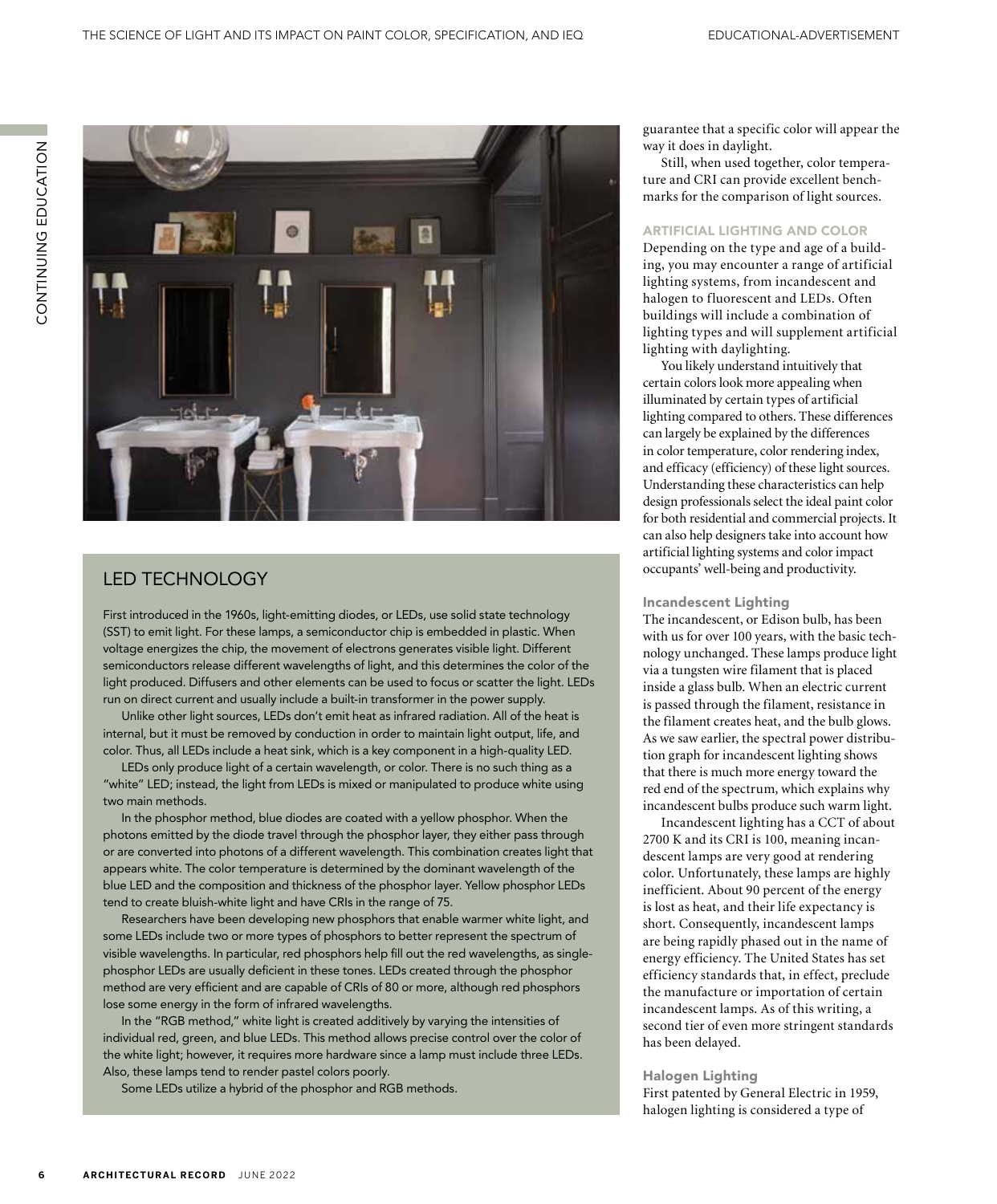### LEDS GET SMART

Advances in LED lighting technology are enabling lights in a wide range of color temperatures and with better color rendering. Some manufacturers also offer products that allow users to select and change color temperature of the same bulb. This might be desirable to help set a certain mood or promote a certain type of activity. For instance, light in the blue portions of the spectrum promotes wakefulness. Consequently, a cooler, brighter white LED—one that is closer to bright daylight—can help people focus and perform tasks, while warmer light may help promote calm and prepare us for sleep at the end of the day. In fact, increased interest in "human-centric" lighting has led to the development of tuneable LEDs—those that mimic the condition of daylight from morning to night. Some of these products can be programmed and/or controlled remotely using a smartphone or even voice control.

incandescent lighting, but with several advantages over the Edison bulb.

Halogen lighting is about 20 percent more efficient than conventional incandescents. More energy is released as light, and the lamps have a longer service life. The bulbs burn at a continuous level of brightness and have a life span of about 2,000-3,000 hours.

The spectral power distribution of halogen lamps is the closest of all light sources to daylight; it's relatively balanced across the visible spectrum. Consequently, halogen is considered an ideal light source.

The color temperature of halogen is approximately 3000K, which is considered "warm" light, and it renders color at 100 percent. This relatively high color temperature enables good color rendition across a wide range of colors.

On the downside, halogen lamps have a high operating temperature, and while they are more efficient than other incandescents, they are far less efficient than LEDs. Hence, many countries have begun phasing them out, and in the United States they are rapidly being replaced by LEDs. Also, the light quality is not consistent. Though bright and white at maximum output, when dimmed, halogen light appears amber.

In addition to specific applications in homes and commercial buildings, such as task lighting, halogen lamps are also used for film projectors, vehicle headlights, floodlights, work lights, and in film production.

#### Fluorescent lighting

Though the technology was developed in the 1880s, the first fluorescent lamps weren't available commercially until the 1930s. These lamps work by exciting a vapor inside a glass tube. As electricity passes between tungsten cathodes, the mercury vapor releases

ultraviolet energy. A phosphor coating on the inside of the tube converts the UV light into visible light—a process called fluorescence.

Fluorescent lamps require a ballast, which controls the current to the lamp. The current must be modulated as the gas inside the tube ionizes and the resistance lowers; otherwise, the lamp would destroy itself.

From classrooms to grocery stores, fluorescent lighting is widespread in commercial and institutional buildings. Fluorescent lighting is seen in residential settings, particularly kitchens, and compact fluorescent bulbs, or CFLs, have replaced the traditional Edison bulb in many homes.

The light produced by early fluorescent lamps was cold and undesirable; however, phosphor technology has improved, resulting in more pleasing light with higher CRIs.

The spectral power distribution graph for fluorescent lighting reveals spikes at the red, green, and blue wavelengths, with little or no output at others. Colors appear cool. Blues and greens are enhanced, while reds and yellows are muted.

Fluorescents are available in a range of color temperatures, from warm whites (2700 K) to cool white (6500 K), and they have CRIs in the 80-plus range. They have a life span of about 8,000-10,000 hours.

There are several types of fluorescent lamps. Linear, or tube lights, remain popular for their energy efficiency and their even, diffuse lighting.

Compact fluorescent lighting was designed specifically to replace incandescent bulbs. CFLs entered the market in 1979. The great advantages of CFLs over incandescents are their energy efficiency and long service life. CFLs use 75 percent less energy than incandescents, with a 23 to 27-watt

CFL providing the same light output as a traditional 100-watt incandescent bulb.

Fluorescents have some disadvantages. One is the warm-up time required. CFLs require thirty seconds or longer to achieve full brightness.

Over the years, the U.S. Department of Energy has upgraded efficiency standards for fluorescent fixtures. A 2010 rule effectively phased out T12 fluorescent fixtures in favor of T8 and T5 systems, which are much more energy efficient.

More recently, the U.S. Department of Energy mandated that all "general service fluorescent lamps" manufactured after Jan. 26, 2018, meet increased efficacy standards, as measured by lumens per watt. This rule eliminated 32-watt T8 systems, which did not meet the standards, and encouraged the adoption of either 25W or 28W T8s or LED T8 replacements.

#### Light-Emitting Diodes (LEDs)

LEDs are available in a wide range of color temperatures from 2700K to 7000K and offer CRIs of 80 or higher. Warm white LEDs are crisp and the colors are vivid; cool whites tend to emphasize greens, blues, and violets.

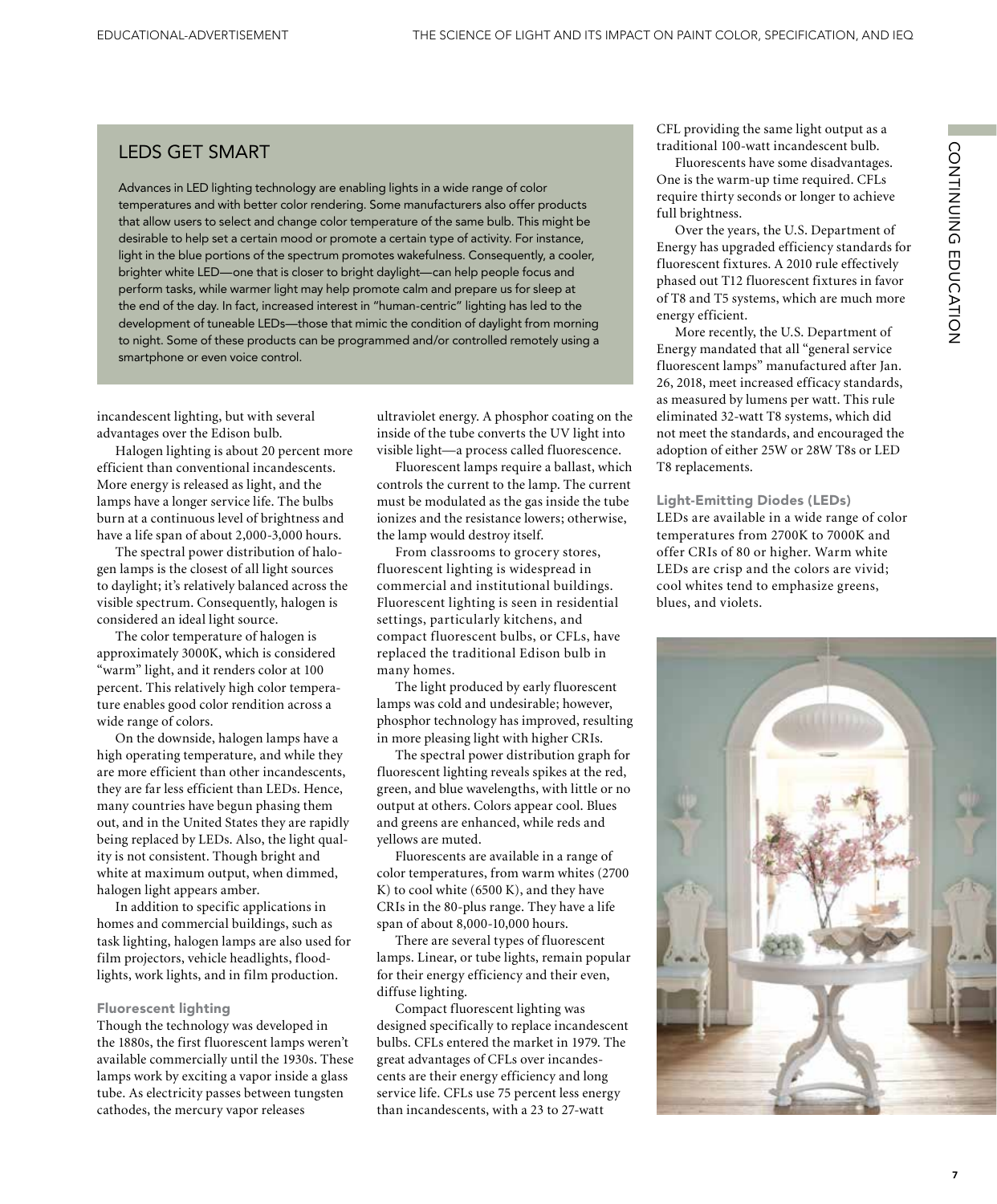## RESEARCH: EMPLOYEE WELL-BEING AND PRODUCTIVITY

In a study conducted in a call center, employees were exposed to different types of lighting over the course of four months to see how it affected their well-being, functioning, and work performance. Employees on one floor were exposed to fluorescent light sources with high correlated color temperature lighting while another floor remained exposed to usual office lighting.

The results showed that individuals in the intervention arm of the study showed significant improvement in being able to concentrate compared with the control group. The high-correlated color temperature lighting group improved by 36.8% while the control group improved by 1.7%. The improved group reported less fatigue, higher alertness, less daytime sleepiness, and better work performance.

The study concluded that high correlated color temperature fluorescent lights can improve well-being and productivity in a corporate setting. On a grander scale, this study speaks to the idea that the effects of lighting go far beyond the visual aid. It shows that brightness and wavelength of ambient light is not only important for completing tasks, it has a strong nonvisual biological effects such as regulating the human circadian system, impacting the biological clock, mood, and alertness.

These impacts are linked to nonvisual retinal receptors, which have provided an anatomical basis for non-image forming, biological effects of light. And it is one of the reasons we can say that light and its interaction with color, texture, shape, and other elements isn't just a matter of shallow aesthetics, but a matter of health and well-being for occupants of any space.



LEDs are extremely energy efficient. With a life span that ranges from 30,000 to 50,000 hours, a typical LED will last up to four times longer than a CFL or fluorescent and 25 times longer than an incandescent source. What's more, the life span of LEDs is not effected by the number of times they are turned on and off. In the United States alone, LED technology is expected to contribute to approximately 40 percent lighting electricity savings by 2030.

Aside from their energy efficiency, LEDs hold several other advantages. When LED lamps are dimmed, the color temperature remains relatively consistent. Unlike CFLs or fluorescent tubes, which require a warm-up time, LEDs achieve full brightness instantly. LEDs also contain no mercury or UV radiation.

Natural Light and Daylighting Few can argue against the appeal of a room flooded with natural light. In fact, daylighting can promote energy efficiency and occupant well-being, so long as glare and unwanted solar gain are controlled.

Natural light can have a significant and usually positive impact on color, but it is dependent on the room orientation and angle of the light. Light in north-facing rooms tends to be diffuse and cool. Hence, strong colors show well in these rooms, while lighter colors tend to look subdued.

South-facing rooms receive the most light, which can be a problem if left uncontrolled. However, these rooms lend themselves to a range of colors, whether cool or warm.

East and west-facing rooms have particular challenges. Light changes the most in these spaces. East-facing rooms benefit from warm morning light, but colors cool off as the sun moves higher. Similarly, west-facing rooms enjoy warm late afternoon and evening light, but colors may appear dull earlier in the day. In general, warm colors work well for these spaces.

#### A History of Health and Well-Being Research

Former University of Michigan psychology professors Rachel and Steven Kaplan have done a multitude of studies on how light impacts the health and well-being of humans. In the 1989 study titled "The Experience of Nature: A Psychological Perspective," Kaplan and Kaplan found that when human enter a new environment, they cognitively search for elements that match their memories. This is how humans interpret new spaces and it is the brain's way of being able to settle in and find comfort. Those memory-matching qualities might include spaces that remind us of childhood or another familiar context that makes us feel safe, welcome, and even joyful. Lighting is an important aspect of that experience. Light can be used to highlight any elements that induce familiarity, such as color, texture, and the shape of the space itself. For example, the way a brick wall is lit could remind a person of their neighborhood cafe. A framed art piece lit in just the right way could transport a person back to their childhood home.

For this reason, light is more than just a visual effect. It creates image, shape, intensity, perception, and contrast, but it can also deeply affect how a person experiences the space. It can improve or disrupt our sleep. It can impact our mood in either negative or positive ways. Studies have shown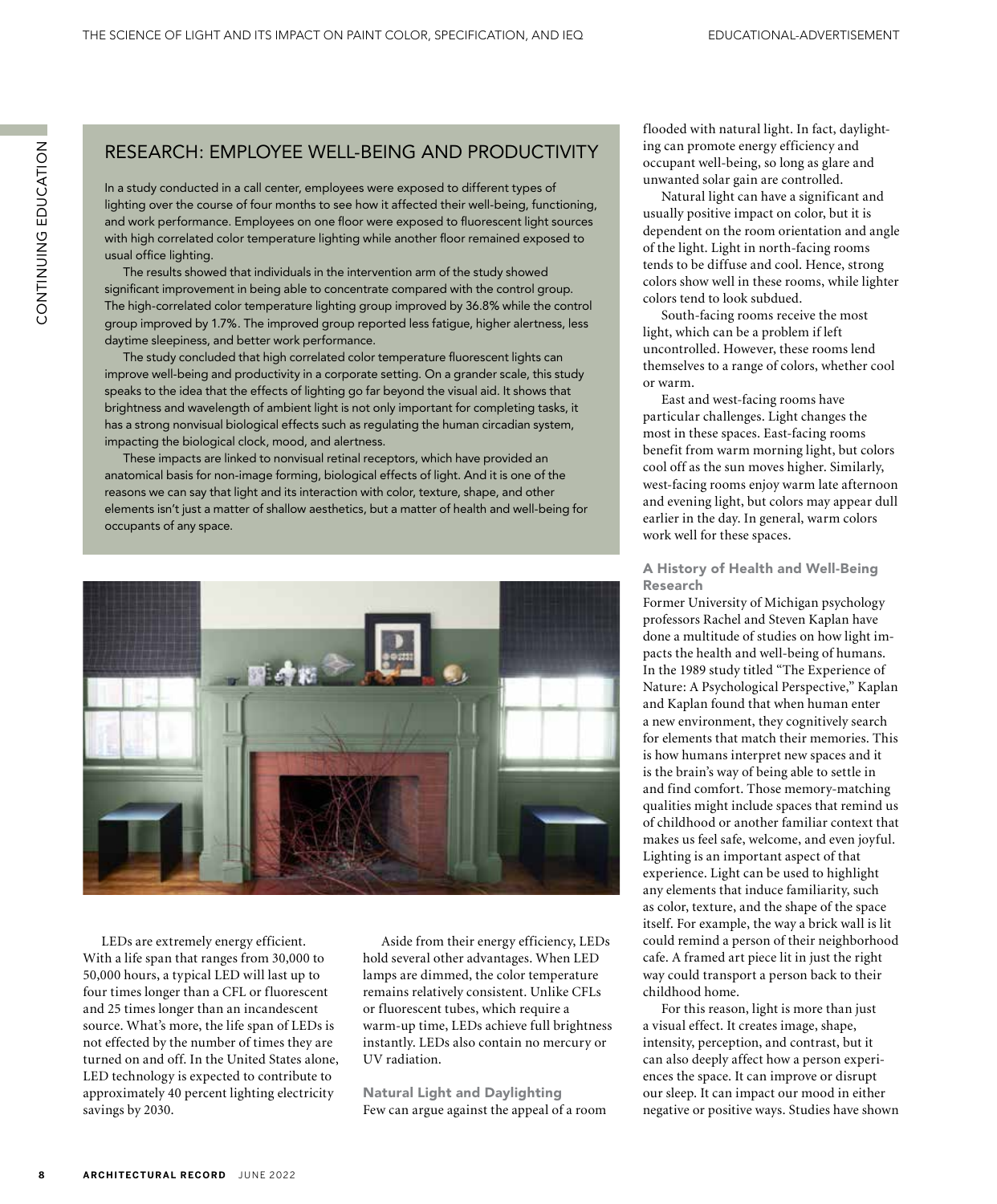that light has the power to decrease depression and increase cognitive performance in measurable ways.

Brightness, hue, and saturation can evoke a wide range of emotions. Blue/white light has shown to make people feel more energetic, but can disrupt sleep patters around bedtime. Red/amber light is the least likely to disrupt sleep because it increases the secretion of melatonin, leading to better sleep and better cognition for the following day.

Colors themselves have a variety of associations. Black in interior design can increase a sense of strength, authority, elegance, mystery, aggression, and other moods, depending on how it is lit and used. Green can be used to evoke a sense of nature, health, calm and an array of other feelings.

Another area in which light and color can impact health and well-being is with seasonal affective disorder (SAD). SAD is a mood disorder that causes symptoms of depression during certain times of year, especially winter. It is a disorder than can affect anyone, even those without a history of depression. Light therapy is a common treatment of the disorder and is used to mimic natural light during dark and dreary days. Lighting and its interaction with color has the potential to create better environments for those suffering from SAD.

#### CHARACTERISTICS OF PAINT

Just as the lighting source can have an impact on how a painted surface appears, so can the type of finish and the composition of the paint itself.

All paints include four main components: resins (or binders), colorants and pigments, solvents, and additives.

Resins and binders hold the pigment particles together and provide film integrity and adhesion. Colorants and pigments provide color and hiding. They also protect the underlying substrate, control gloss and sheen, and provide other performance attributes.

Solvents thin the coating for easy spreading and application and evaporate as the coating dries. Additives provide specific properties such as mildew resistance, viscosity, and foam control.

The balance and quality of these four ingredients impact the paint's properties. And finally, the overall quality of the color can affect the psychology of an occupant, and result in health and wellness impacts.

Light Reflectance Value (LRV) An important consideration when selecting paint is the paint's light reflectance value, or LRV. This figure represents the total quantity of visible and usable light reflected by a surface at all wavelengths and in all directions. Put another way, LRV measures how much light a surface reflects and how much light it absorbs.

LRV is largely dependent on color. This quality is measured as a percentage from 0 to 100, where zero is absolute black and 100 percent is perfectly reflective white. In reality, the most absorbing black has an LRV of about 5 percent, and an extremely reflective white has an LRV of about 90 percent.

LRV has important implications for daylighting and energy use. Dark colors absorb more light and heat; consequently, spaces painted with darker colors may require more artificial light to light them. They may also require more cooling energy or less heating energy, depending on the building location, orientation, and other factors. If heat gain is a concern, a good rule of thumb is to choose colors with an LRV of 60 and higher.

Lighter colors reflect more light back into

## PIGMENTS AND COLORANTS

the room and absorb less heat. A color with a high LRV will contribute most to daylighting and can reduce reliance on artificial light sources. Naturally, whites have high LRV values, but colors in the yellow family can achieve LRVs of up to 80 percent or 90 percent. An important consideration is that yellow grows exponentially more intense the more area it covers.

Knowing the color's LRV can help the designer ensure adequate illumination for tasks and general lighting. LRV can also help delineate spaces and highlight hazards by optimizing contrast. Designers can often find the LRV of a paint color on the opposite side of the fan deck or through the manufacturer's website.

Importantly, LRV is an invaluable tool for creating successful lighting plans that optimize daylighting and reduce reliance on artificial lighting. Commercial spaces such as auditoriums, classrooms, banks, lobbies, museums, and restaurants have a suggested LRV of about 70 percent. Industrial spaces such as warehouses, manufacturing, and shipping facilities have a suggested LRV of

Pigments are fine particles of insoluble colored materials that provide color, hide, and protection of the substrate.

As the name implies, primary white pigments contribute whiteness and opacity to the paint. Opacity, also called hide, is the ability of the paint to obscure the color of the substrate.

Titanium dioxide (TiO2) is one of the most common primary pigments, but it is also one of the most expensive. It is valued for its pure white mass tone, hiding power, and resistance to chemicals and ultraviolet radiation.

Inert or extender pigments help extend and maximize the primary white pigment, TiO2. Though they contribute very little to color or opacity, extender pigments do help improve such paint characteristics as viscosity (or thickness), pigment dispersion, durability, and "scrubability." They also dictate gloss and sheen levels.

Both primary white and extender pigments affect the mass tone—or apparent color of untinted paint. For example, TiO2 has a white mass tone, calcium carbonate may appear more yellow, while clay is grayer.

To compensate for the differences among mass tones, paint manufacturers use different color prescriptions, or formulas, to tint the same color across different product lines. This is also why some colors may not be available in certain products.

Color pigments are classified as either organic—derived from plants, animals, and synthetic sources—or inorganic mineral pigments. Paint manufacturers use a combination of organic and inorganic pigments to cover the color spectrum.

Although powdered pigments are used to tint paints in colors that can be purchased off the shelf, more typically, color pigments are compounded into a liquid dispersion that also contains additives, including surfactants, which allow for dispersion, and glycols, which keep paint from freezing. Pigments in this form are known as colorants.

Colorants are added at the point of sale to an untinted paint base in accordance with a manufacturer's color prescription for that specific product.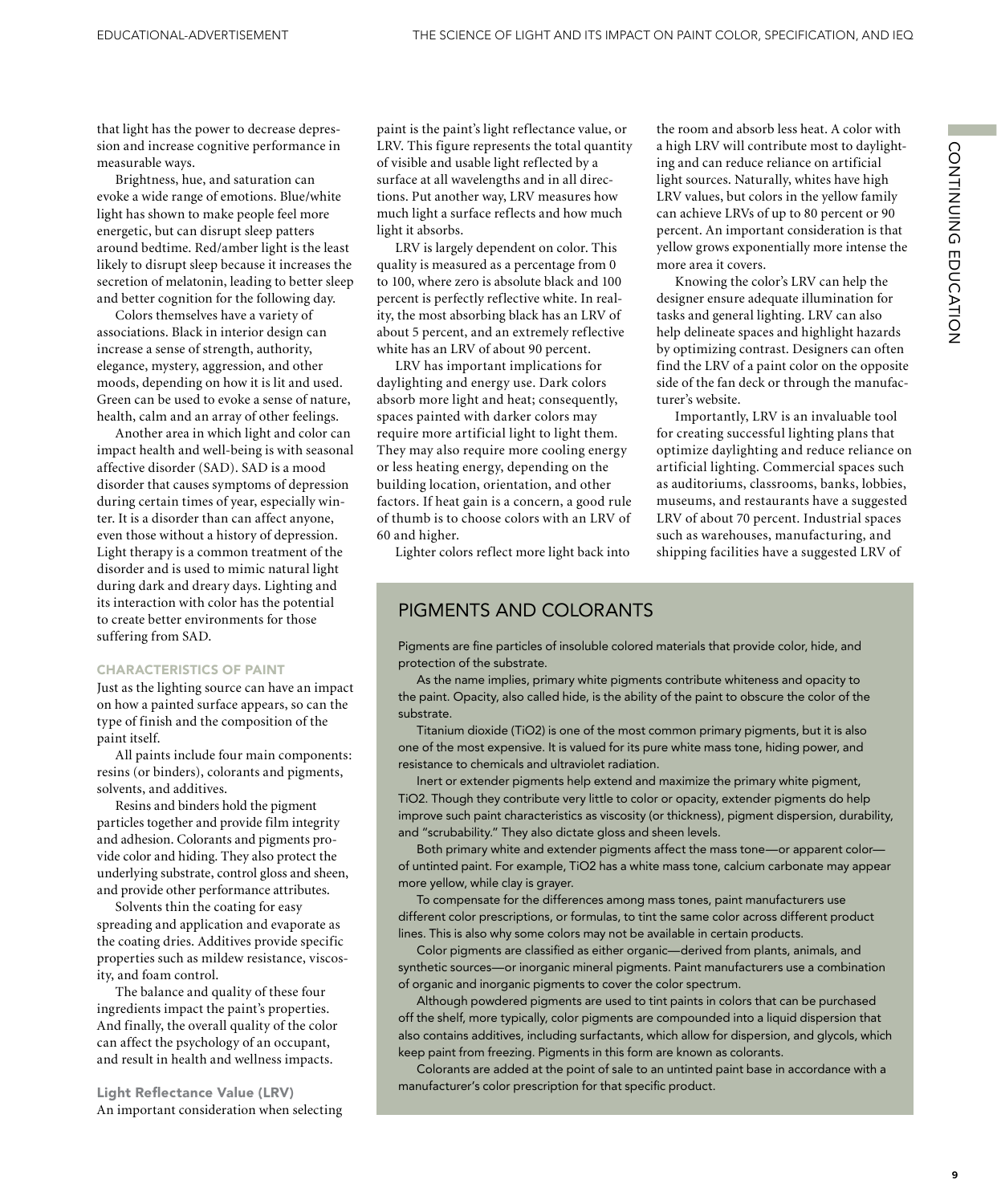

#### 65 percent.

ASHRAE also recommends minimum reflectance values for interior ceilings, walls, and flooring for various building types. The ceiling is the most important light-reflecting surface; hence, the recommended reflectance values are high—80 percent or more. Reflectance values for walls should be at least 50 percent, and at least 20 percent for floors.

#### Reflectance and Paint Sheen

The type of finish on the paint affects how light is reflected from a surface. This, in turn, impacts how light is distributed within a space—and ultimately, how we experience it.

Think about a glossy versus a matte finish. The glossy surface will have more variation, with highlights that appear white or nearly so, while the matte surface will have a more uniform color.

To understand why this is, it's helpful to understand the two main types of reflection: specular and diffuse.

Specular reflection is the mirror-like reflection of light from a surface. Incoming light from a single direction reflects off the surface in a single outgoing direction. Satin, semi-gloss, and gloss sheens produce specular reflection.

Specular reflection creates highlights on glossy surfaces, especially those with texture and "topography," like molding. While

specular reflection tends to make surfaces more interesting, it can also induce glare, which can cause fatigue and eyestrain.

Diffuse reflection occurs when incoming light is reflected in many directions. Matte, flat, and eggshell paint sheens produce diffuse reflections.

Diffuse reflection makes surfaces appear matte and uniform. This type of effect tends to obscure surface defects and can help contain glare; however, it creates a more monotonous painted surface.

Impact of Sheen on Color Perception Because of the way light reacts to glossy surfaces, light colors can appear lighter, and dark colors can appear darker in glossy sheens. Intuitively, it makes sense that the highlights in a glossy finish can make the color appear lighter. With darker colors, there is a greater contrast between the lighter highlights and the rest of the surface where light is not reflected. The overall effect is for the color to appear darker.

To summarize:

- Matte, Flat, Eggshell tend to produce a diffuse reflection
- Satin, Semi-Gloss, and Gloss will produce a specular reflection
- Darker colors may appear darker in higher sheens

#### Requesting a Drawdown

Sheen is a quality of paint that impacts not only its appearance and durability, but how colors are represented. Typically, color chips are produced using an eggshell finish; however, the same color can appear lighter or darker in a glossy finish. If a project calls for a glossy finish, it is advisable to sample the paint color in the desired sheen to ensure the color is right.

Design professionals can request drawdowns to get a good idea of what the paint will look like in a given space with a certain type of lighting. A drawdown is a sample of paint from the actual color and sheen specified for the job. Drawdown cards usually measure 8 x 11 inches and are made by placing a small amount of paint on a plastic card and spreading it using a metal bar. This method eliminates distracting brush strokes and ensures consistent coverage.

#### Metamerism

An important consideration when selecting paint is a phenomenon called metamerism. Metamerism occurs when two colors that look identical under one light source look

different from each other under another.

Metamerism occurs because the spectral power distributions of these apparently identical colors are different. When two such colors are plotted on a graph showing relative reflectance across all wavelengths, the curves will overlap if they are non-metameric but they will cross or intersect at least three times if they are metameric.

Metameric matches, or pairs, are quite common, especially in near neutrals, grays, gray-blues, gray-greens, and mauve, and the differences can be surprisingly dramatic.

Metamerism typically occurs when matching two colors that are made of different materials—for instance, paint and fabric. This occurs because the paint is colored with pigments, while the fabric relies on dyes.

Recall that colors can be created using additive (light) mixing or subtractive (substance) mixing. Blending pigments is different than mixing inks for printed material or using light to create colors on a computer screen.

#### Evaluating Paint Color and Ensuring Consistency

Metamerism is a key reason to evaluate color chips under various lighting conditions, including natural daylight and different types of artificial light. Manufacturer color chips are typically produced using an eggshell finish, as this finish is less prone to glare and provides an accurate rendition of a color.

Professional paint retailers typically equip their stores with state-of-the-art lighting technology and light boxes that enable a customer to view paint chips under various lighting conditions.

To properly evaluate color, specular reflection must be eliminated. This is accomplished by viewing color at an angle—ideally, 45 degrees from horizontal. This angle ensures only diffuse reflection is seen. It also eliminates glare, which can distort color.

When color standards are viewed in the lab under specialized lighting in a light box, a stand is used to hold a drawdown on a 45-degree angle to improve color viewing accuracy.

A key point to remember is that color formulas are not the same across manufacturers. For example, one manufacturer may use more green in their formula while another may use more blue. The undertones in the colorant are impacted by the changing light source.

In addition to the range in color formulas, product composition varies from manufacturer to manufacturer. For example, some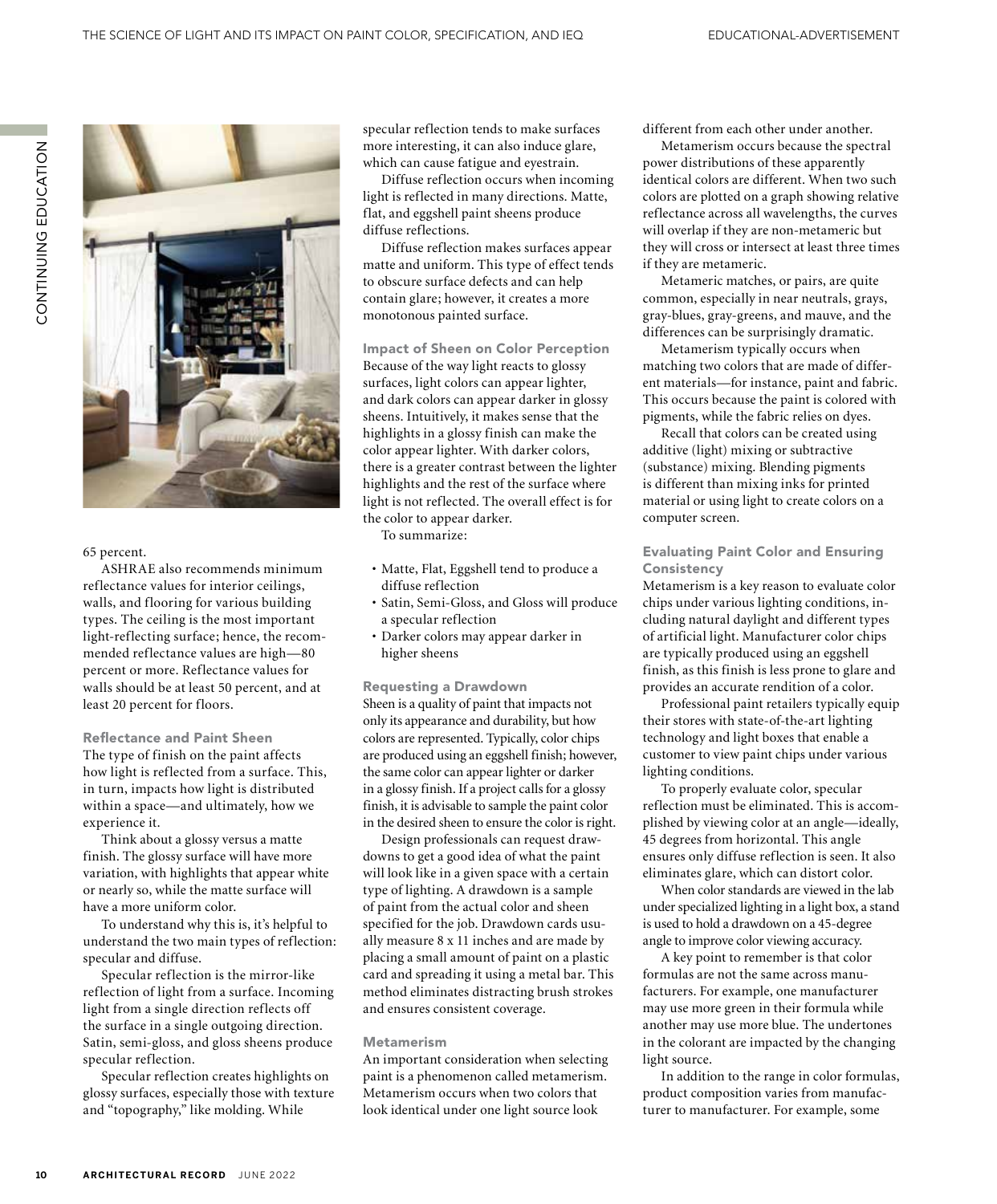

colorants are made from solvents, which are paint thinners; others are made with waterborne technology. Such resins improve durability and hide without contributing volatile organic compounds, or VOCs.

For these reasons, it is recommended that design professionals indicate on their specification or contractor instructions that product substitutions are unacceptable. This is the best way to ensure that the end result is exactly what the designer or architect intended.

There is more than one way to make the same color. Paint color prescriptions and colorants vary from manufacturer to manufacturer. Some use proprietary colorant systems, while others rely on thirdparty sources.

Recall that paints exhibit a mass tone, or dominant tone, and undertone. Examine two seemingly identical colors from two different manufacturers, and you may find that one adds more red, while the other adds more yellow. This difference only becomes apparent once the paint is applied and the light source illuminates the surface. The color temperature of the light source effects the undertones in the colorants and may cause a color shift.

Another factor that impacts the tinted color is the quality of the base paint, or the paint before it is tinted. Base paints vary; some are slightly gray or yellow, while others are white. The quality of the base paint also impacts the quantity and distribution of colorant that is used to create the tinted color.

#### SPECIFYING PAINT COLOR

This section will discuss the key factors to

consider when specifying paint: Application, Light Source, LRV, and Sheen, and will instruct design professionals how to use paint chips to successfully select paint color. It will also discuss the importance of paint schedules and paint specifications and what each should include. This section will also discuss how specifications can be used to avoid color discrepancies.

As we have seen, artificial lighting sources vary in their ability to render color. It will be important to determine the color temperature and CRI of the light source. Is the CRI adequate for the application? Remember, a CRI of 80 or above is acceptable for most spaces. A CRI of 90 or above will provide excellent color rendering. In many cases, artificial lighting can be supplemented by daylighting. Many if not most colors show well in natural light; however, keep in mind that light conditions change throughout the day and through the seasons, and the color will often be illuminated exclusively by artificial light. Light sources with CCT values around 3000 K will better mimic natural light. Also, keep in mind that higher LRV will increase the amount of light reflected in the room, whether the light source is natural or artificial.

The choice of sheen can make colors appear lighter or darker, so be sure to request a drawdown in the exact color and sheen specified for the job. Remember that sheen tends to impact darker colors more dramatically, and that glossier sheens can cause glare.

LRV and sheen will in part be determined by the building type and function. An industrial or healthcare project will have different

requirements for aesthetics, performance, and durability than a residential project.

Finally, the manufacturer's paint formula will have an impact both on paint performance and on how the color is perceived in different lighting conditions.

Paint Schedules and Specifications During the design process, much time and effort are spent selecting lighting and color for a space. All too often, however, contractors allow product and color substitutions on the job, often with disappointing results.

Design professionals can use schedules and architectural specifications to ensure the correct products are applied on the right surfaces.

A schedule is a list of materials, fixtures, finishes, building components, or equipment in table form. Schedules can be found on construction drawings, or in the project manual. The purpose of schedules is to avoid cluttering a drawing with too much text, and to quickly clarify the size, quantities, location, finish, etc., of items.

A paint schedule provides an easy to understand materials list for all the paint finishes required for a job. It also helps the painters identify where each color should go. Paint schedules typically indicate a manufacturer, product name and number, a color name and number, and gloss or sheen.